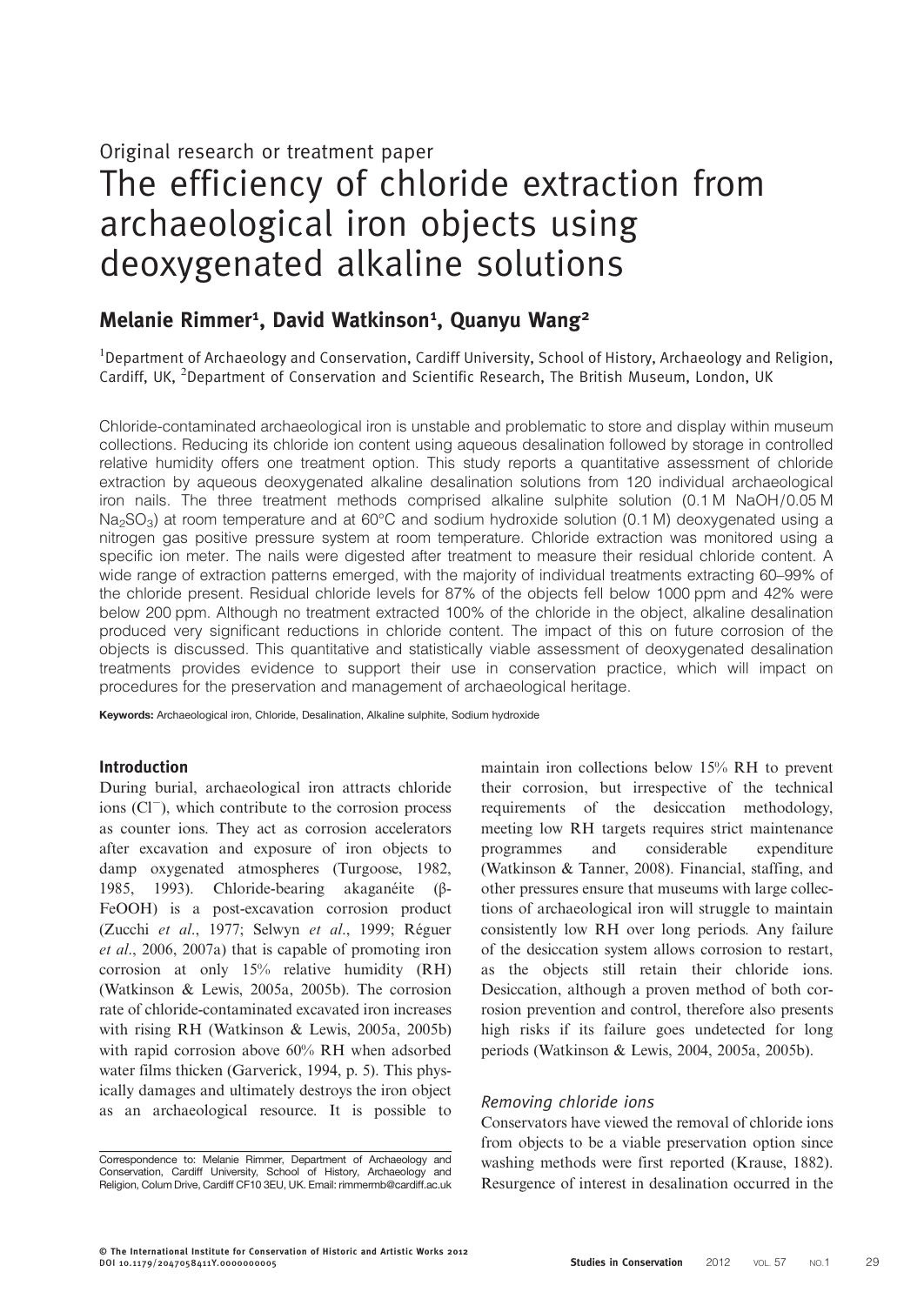1970s with the development of the alkaline sulphite method ([North & Pearson, 1975](#page-11-0)), which offered corrosion protection to objects during their treatment [\(Gilberg & Seeley, 1982](#page-10-0); [Turgoose, 1985](#page-11-0)). However, there were concerns regarding the effectiveness of chloride ion removal [\(Beaudoin](#page-10-0) et al., 1997) and the risk of damage to information-bearing corrosion layers from long-term immersion in alkaline solutions ([Selwyn &](#page-11-0) [Logan, 1993](#page-11-0); [Selwyn & Argyropoulos, 2005\)](#page-11-0). A lack of quantitative evidence to support the use of desalination treatments and increased professional focus on preventive conservation reduced the use of desalination treatments in the UK [\(Knight, 1997](#page-11-0); [Ganiaris, 2009](#page-10-0)), whereas in Europe there continued to be a limited use of alkaline sulphite and other desalination methods [\(Scott & Eggert, 2009,](#page-11-0) p. 162).

The long-standing concept that desalination 'stabilizes' iron has rightly produced scepticism, which has distorted the possible value of desalination in preserving chloride-infested iron. A more accurate interpretation of desalination is that it enhances stability by reducing corrosion rates, rather than preventing corrosion and inducing stability, but this concept has only slowly become the focus for conservation research into desalination ([Watkinson, 2010\)](#page-11-0). To define and assess the worth of alkaline desalination treatments, it is essential to generate reliable, quantitative, and statistically valid data on the effectiveness of treatments as chloride ion extractors and to examine the degree of stability imparted to objects. It will then be possible to define the role of desalination within holistic treatment strategies for preserving archaeological iron. An increased stability in desalinated iron objects may mean post-treatment storage RH can be raised to higher values without endangering object longevity, reducing energy, and management burdens for long-term storage of iron. Without quantitative and robust data defining the outcome of treatments, such questions cannot be addressed.

It is assumed that removing some chloride ions from archaeological iron improves its stability, but there are no quantitative data to support this. Anecdotal evidence and information from collection surveys does appear to show that desalinated objects are more likely to survive longer, and in better condition, than untreated objects. A survey of 5000 objects treated in alkaline sulphite found a re-corrosion rate of only 0.02% [\(Loeper-Attia](#page-11-0) [& Weker, 1997](#page-11-0)), and periodic collection surveys at the Museum of London found that overall object lifespan was increased by alkaline desalination treatments, although re-corrosion was not always prevented [\(Keene & Orton, 1985](#page-11-0); [Keene, 1994](#page-10-0)). Data from collection surveys must be viewed with caution, as the consistent measurement of existing condition in comparison with original condition is difficult and subjective, whereas other variables such as environmental

parameters may not be well controlled and a reliable control sample is not always available. Nevertheless, current knowledge with regard to the form, location, and action of chloride ions in iron supports this qualitative assessment that treatment imparts enhanced stability (Neff et al[., 2004](#page-11-0), [2005](#page-11-0); [Réguer](#page-11-0) et al., 2005, [2006](#page-11-0), [2007a](#page-11-0), [2007b, 2009](#page-11-0); [Guilminot](#page-10-0) et al., 2008); quantitative data are required to prove this.

Previous studies indicate that substantial amounts of chloride ions can be removed from iron using a wide range of desalination methods, but especially by aqueous alkaline systems [\(North & Pearson,](#page-11-0) [1978b](#page-11-0); [Watkinson, 1982](#page-11-0), [1983,](#page-11-0) 1996). Although alkaline deoxygenated treatment has existed for nearly four decades, there remains uncertainty with regard to its true effectiveness in removing chloride ions from archaeological iron. To some extent, research has been limited by ethical considerations; quantitative measurement of extraction efficiency requires detecting the post-treatment bulk chloride ion content of objects. This is usually only possible through destructive analysis involving digestion, resulting in total loss of the object. The relatively small sample sizes of the few studies providing quantitative extraction data (Watkinson, 1982, [1983,](#page-11-0) 1996; [Watkinson & Al-](#page-11-0)[Zahrani, 2008\)](#page-11-0) make statistical evaluation difficult. In the most recent study [\(Al-Zahrani, 1999](#page-10-0); [Watkinson & Al-Zahrani, 2008](#page-11-0)), the alkaline deoxygenated treatments extracted an average of 97–99% of the chloride ions present in objects. Such high extraction efficiencies have been questioned, as the potential exists for loss of chloride ions as HCl during the digestion phase of the experimental work (Scott  $&$  Eggert, [2009,](#page-11-0) p. 141; [Schmutzler & Eggert, 2010\)](#page-11-0). To address these potential problems, the study reported in this paper uses carefully controlled digestion and a large dataset to determine chloride ion extraction efficiency and post-treatment residues; a second paper will report the response of treated objects to corrosionaccelerating environmental conditions. These results will enable the re-evaluation of alkaline deoxygenated treatments in improving the stability of archaeological iron and how their use may contribute to more efficient management strategies.

# Aims and objectives

The primary aim of the study was to offer data on the effectiveness of chloride ion removal by alkaline deoxygenated methods, to facilitate their use in an evidence-based and predictive manner.

This was achieved by

examining three deoxygenated desalination methods for treating archaeological iron nails: alkaline sulphite  $(0.1 \text{ M NaOH}/0.05 \text{ M Na}_2\text{SO}_3)$  at room temperature (AS20) and at 60°C (AS60) and 0.1 M sodium hydroxide deoxygenated with nitrogen gas (dNaOH);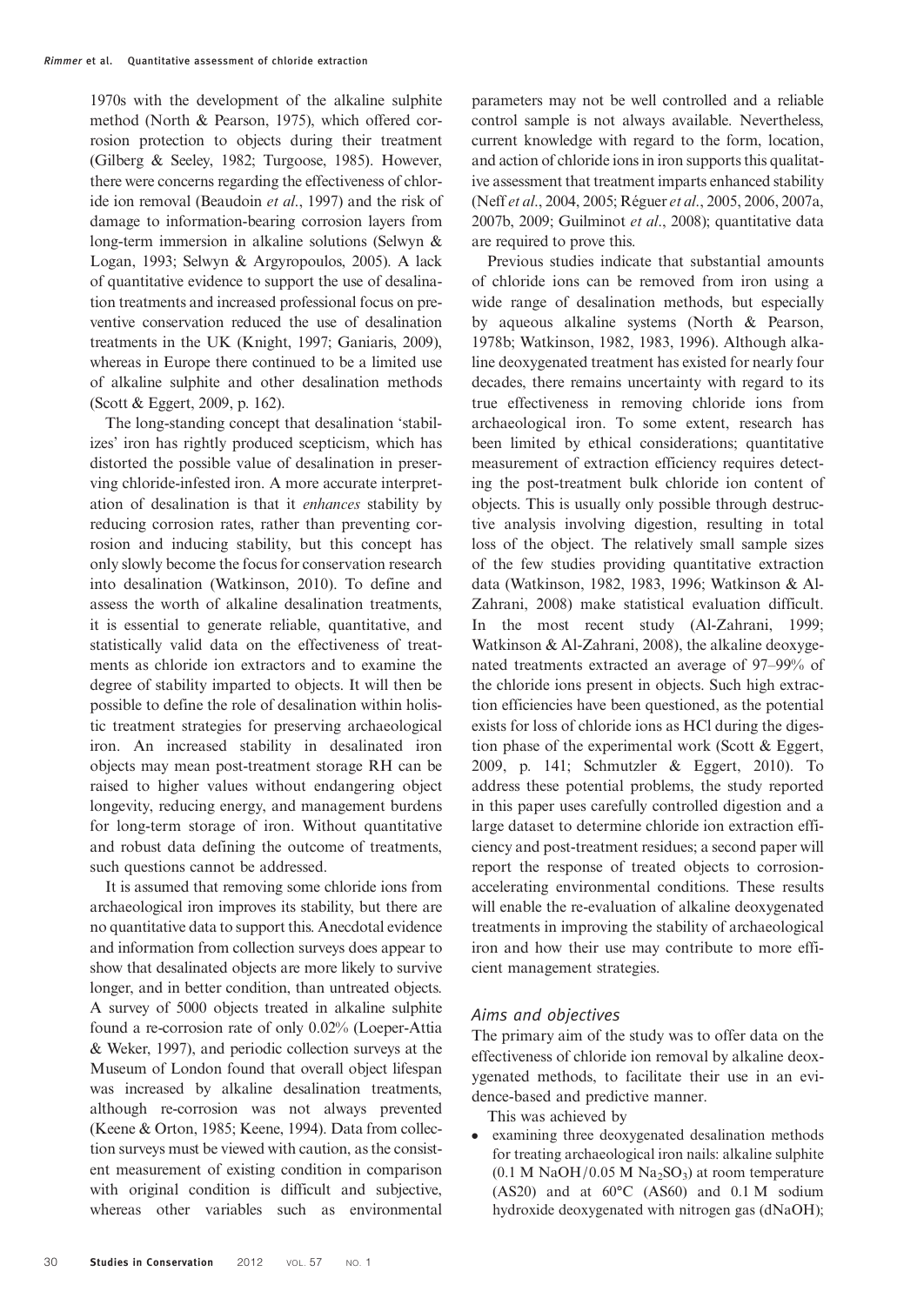- determining the amount of chloride removed during desalination treatment;
- determining residual chloride ion content in treated objects by digestion;
- determining chloride extraction efficiency for each object;
- examining relationships between the quantity of chloride ions removed, residual chloride content, and treatment method, and identifying other factors contributing to treatment outcome.

# Experimental

Archaeological wrought iron nails from three sites were donated for the experimental treatment and destructive analysis: Bornais, Outer Hebrides (BOR) (excavated 2003), Caerwent, South Wales (CAE) (excavated 1981–1984), and Billingsgate, London (BIL) (excavated 1983). None of the nails had been previously treated or had any of their corrosion products removed. Forty nails from each site were treated, divided among three treatment methods (shown in Table 1). This was a conscious choice to include a range of materials with different corrosion profiles and morphologies in each treatment, and to facilitate inter-treatment and intersite comparison. The treatment methods were selected based on previous research into desalination methods, in particular the use of lower-concentration treatment solutions and nitrogen gas as an alternative deoxygenation method ([Al-Zahrani, 1999](#page-10-0); [Schmidt-Ott &](#page-11-0) [Oswald, 2006](#page-11-0); Wang et al[., 2008\)](#page-11-0).

Each nail was placed in an individual 125 ml highdensity polyethylene (HDPE) flask; solutions were changed approximately every 14 days until two consecutive baths contained <10 mg/l Cl<sup>−</sup>. Owing to time constraints, some treatments had to be terminated before this criterion was met; the longest treatment time was 96 days (56 days for the heated treatment AS60). The maximum number of baths used was six; the solution pH was ∼13. Nitrogen gas de-oxygenation was achieved using a positive pressure system that directed the gas into sealed Stewart Plastics™ boxes containing the individual treatment flasks (see [Rimmer \(2010\)](#page-11-0) for further details). The oxygen concentration of all solutions was tested during treatment using a dissolved oxygen meter (Hach HQ40d with  $LDO^{\circledR}$  probe) and found to be no more than 0.5 mg/l in all cases, showing that the nitrogen-gas method is as efficient as sodium sulphite in removing oxygen.

Using 14-day immersion times speeds up the overall treatment by optimizing diffusion gradients: diffusioncontrolled release of chloride ions reaches 60–70% completion within the first 14–21 days of immersion, after which decreasing concentration gradients slow down chloride ion diffusion [\(North & Pearson, 1978b](#page-11-0); Watkinson, 1982; [Selwyn](#page-11-0) et al., 2001; [Réguer](#page-11-0) et al., [2007b; Liu & Li, 2008;](#page-11-0) Wang et al[., 2008](#page-11-0)). The mass of the nails fell within the range of 0.8–28.7 g, with 93% falling within the 2–20 g range and 75% in the 4–10 g range across all sites (see also Fig. [8\)](#page-7-0). Solution volumes were  $100 \text{ cm}^3$  for dNaOH and  $120 \text{ cm}^3$  for AS20 and AS60, resulting in varying object weightto-volume ratios. Provided the weight-to-volume ratio does not fall below 1:4, this does not have a significant effect on treatment outcome (Watkinson, 1982). This condition was maintained for all objects.

Chloride ion analysis was carried out using a Radiometer Analytical PHM250 specific ion meter with  $Hg/HgSO<sub>4</sub>$  reference electrode and a chloridespecific electrode. A four-point calibration using standard sodium chloride (NaCl) solutions was used and checked for accuracy every two hours during measurement periods using known standards. Treatment solutions were neutralized with  $5 M$  nitric acid (HNO<sub>3</sub>) and a 0.5 M ammonium acetate/0.5 M acetic acid buffer was added in a 1:10 ratio. All solutions used deionized water, and blank solutions were checked for chloride contamination of the chemicals. The detection limit was 0.5 ppm and accuracy was around 10%.

After treatment, objects were dried using oven-dry silica gel as a desiccant for at least two weeks. Objects were then placed in 5 M nitric acid and digested at room temperature in screw-top HDPE containers or in beakers covered with either watch glasses or a polyethylene wax film (Parafilm™). The resulting solutions were neutralized with 3 M NaOH solution, filtered to remove the ferrous hydroxide precipitate, and analysed using the specific ion meter. The experimental protocols for the digestion method and the measurement of chloride were checked for accuracy and reproducibility using known concentrations of dissolved ferrous chloride, and showed that no measurable chloride loss occurred either through evaporation of HCl during the digestion process or through adsorption of chloride ions by the ferrous precipitate. Residual chloride data are available for all but two of the treated objects; two objects (both CAE, one

|  | Table 1 Details of three experimental treatments carried out |  |
|--|--------------------------------------------------------------|--|
|  |                                                              |  |

| Treatment        | <b>NaOH</b><br>concentration | De-oxygenation<br>method                 | Temperature<br>$(\pm 5^{\circ}C)$ | Number of objects<br>treated | Maximum treatment time<br>(days) |
|------------------|------------------------------|------------------------------------------|-----------------------------------|------------------------------|----------------------------------|
| dNaOH            | 0.1 M                        | Nitrogen gas                             | 20                                | 48                           | 96                               |
| AS <sub>20</sub> | 0.1 M                        | 0.05 M Na <sub>2</sub> SO <sub>3</sub>   | 20                                | 48                           | 96                               |
| AS60             | 0.1 M                        | $0.05$ M Na <sub>2</sub> SO <sub>3</sub> | 60                                | 24                           | 56                               |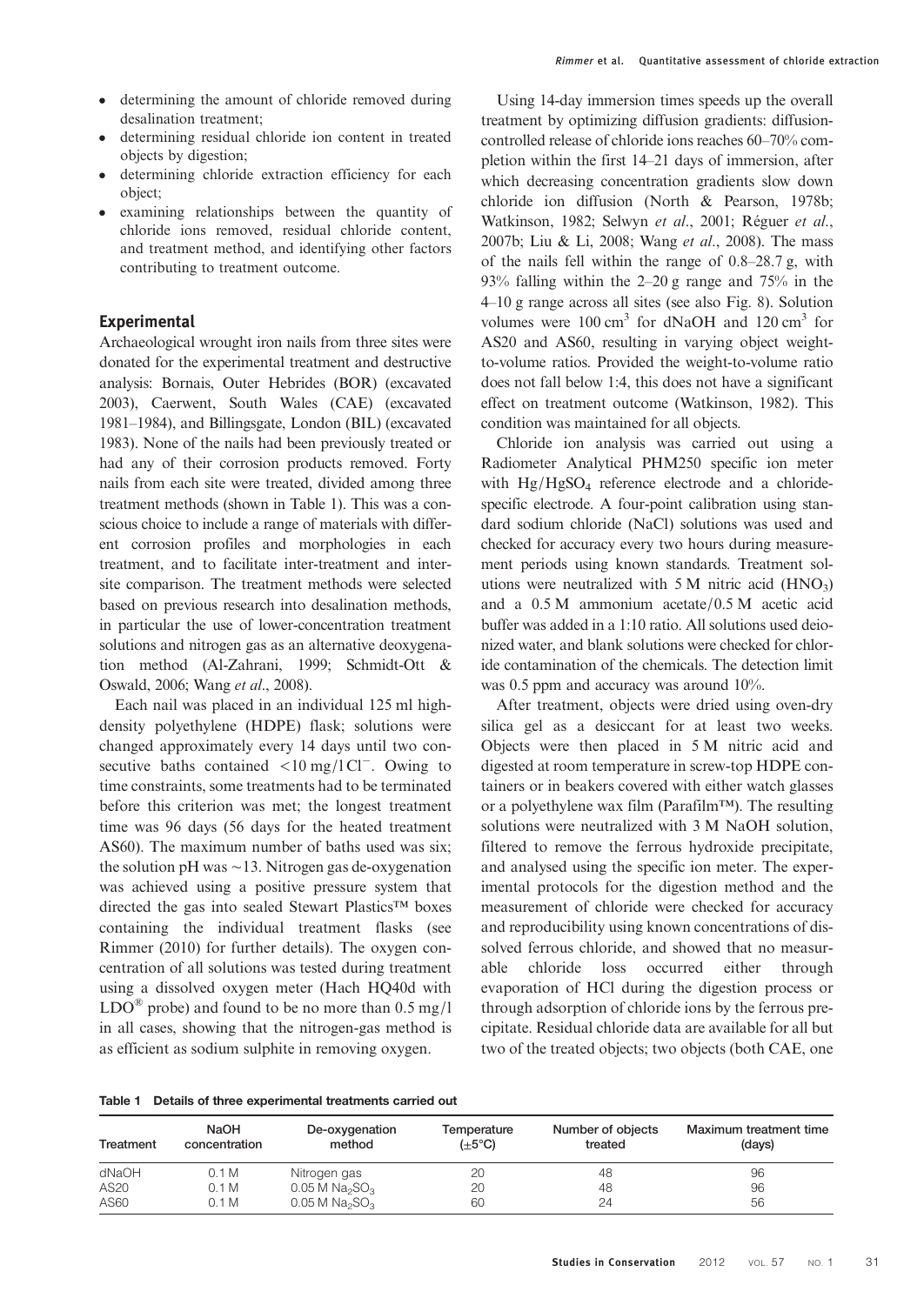<span id="page-3-0"></span>dNaOH and one AS20) did not complete the digestion process in the time available. The study data on residual chloride ions presented below, therefore, represents the analysis of 118 individual nails.

# Results

Chloride ion content in objects is expressed as partsper-million related to the mass of each object (equivalent to microgram Cl<sup>−</sup> per gram of object). Table 2 gives statistical data regarding the outcome of the three desalination treatments. Both mean and median have been calculated, as the data distributions are skewed and therefore the mean is not always representative of the central tendency of the data. Similarly, the interquartile range (IQR) has been calculated alongside standard deviation to represent the spread of the data. Total chloride is the sum of extracted and residual chloride for each object.

# Chloride content of samples

The treated samples had a wide range of total chloride content, up to 16 000 ppm but more typically in the range of 500–10 000 ppm (Fig. 1), which is remarkably similar to the range for 116 objects from three other archaeological sites reported elsewhere [\(Watkinson,](#page-11-0) [2010\)](#page-11-0). There are some variations in the chloride content of the three object groups used for each treatment; AS20 contained more objects with total chloride in the 500–1000 ppm range, whereas AS60 contained no objects in the 0–500 ppm range and more in the



Figure 1 Distribution of total chloride content of the objects in the three desalination treatments. Interval size is 500 ppm.

3000–5500 ppm range. However, the general pattern and distribution of the samples are similar (Fig. 1), and evaluation using the analysis of variance (ANOVA) test shows that the differences between the sample groups are not statistically significant  $(F =$ 2.26,  $F_{\text{crit}} = 3.09$  at 0.05 confidence level), with the variation within each sample exceeding the variation between them. This means that the three groups of objects can be directly compared. (Although the ANOVA test is designed to work with normal rather than skewed distributions, in this case the sample size is robust enough to overcome this problem. The difference between the  $F$  value for the sample and the critical value is substantial enough to be confident that the result is valid, particularly as removing the outlier sample of 16 000 ppm reduces  $F$  to 0.68.)

|  |  |  |  |  | Table 2 Summary statistics for the three experimental treatments |  |
|--|--|--|--|--|------------------------------------------------------------------|--|
|--|--|--|--|--|------------------------------------------------------------------|--|

|                                            | dNaOH           | AS20            | AS60                |
|--------------------------------------------|-----------------|-----------------|---------------------|
| Number of samples                          | 47              | 47              | 24                  |
| Extracted CI (ppm)                         |                 |                 |                     |
| Mean                                       | 1990            | 2028            | 3269                |
| Median                                     | 1542            | 1095            | 2854                |
| $\sigma$                                   | 1733            | 2283            | 3171                |
| <b>IQR</b>                                 | 1936            | 2121            | 3244                |
| Range                                      | 6884 (15-6899)  | 9335 (44-9379)  | 14 934 (130-15 064) |
| Median % CI extracted in first bath        | 70              | 71              | 92                  |
| Number of objects not completing treatment | 7(15%)          | 4(8%)           | 1(4%)               |
| Residual CI (ppm)                          |                 |                 |                     |
| Mean                                       | 596             | 320             | 360                 |
| Median                                     | 300             | 196             | 218                 |
| σ                                          | 770             | 328             | 291                 |
| <b>IQR</b>                                 | 434             | 294             | 432                 |
| Range                                      | 3859 (32-3891)  | 1561 (37-1598)  | 1031 (109-1140)     |
| Total CI (ppm)                             |                 |                 |                     |
| Mean                                       | 2587            | 2348            | 3629                |
| Median                                     | 1942            | 1293            | 3123                |
| σ                                          | 2028            | 2318            | 3309                |
| <b>IQR</b>                                 | 2517            | 2289            | 3261                |
| Range                                      | 8077 (201-8278) | 9310 (262-9572) | 15 437 (768-16 205) |
| Extraction (%)                             |                 |                 |                     |
| Mean                                       | 74              | 77              | 84                  |
| Median                                     | 79              | 83              | 89                  |
| σ                                          | 22              | 23              | 19                  |
| <b>IQR</b>                                 | 28              | 24              | 10                  |
| Range                                      | $93(6-99)$      | 87 (12-99)      | 82 (16-98)          |

σ, standard deviation.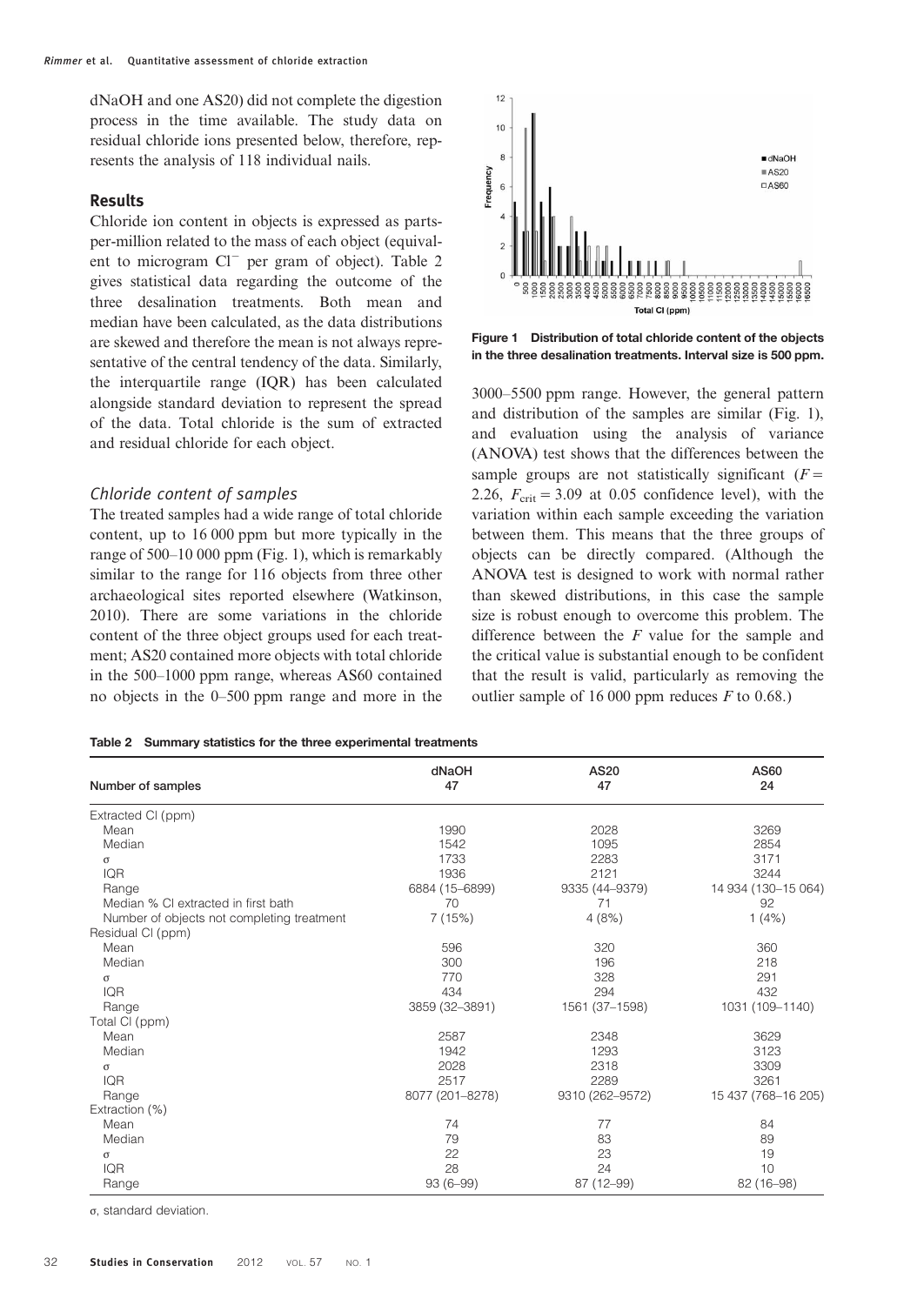<span id="page-4-0"></span>In all three treatments, as might be expected, the majority of chloride was extracted in the first bath, from a median of 70% of total extracted chloride in dNaOH to a median of 92% of the extracted chloride in AS60 (Table [2](#page-3-0)). There was significant variation between objects in the progress of treatment: some objects extracted little chloride after the first bath, while significant quantities of chloride were still being removed from other objects in the later baths (for examples see Fig. 2). The speed and pattern of extraction could not be clearly related to the total chloride content of an object, although objects with low total chloride tended to show anomalous patterns. There was some variation by site; at room temperature, objects from BIL required no more than five baths to reach the 10 mg/l endpoint in all but two cases, whereas BOR and CAE objects were more likely to require the total treatment time using six baths, and BOR objects with the highest chloride content often show a smaller proportion of chloride extracted in the first bath.

The intended completion point for treatment was designed to be a solution concentration of <10 mg/l Cl<sup>−</sup> in two successive baths. A few of the objects did not achieve this endpoint in the time available. Of the 120 objects treated, 12 did not complete: seven objects in dNaOH, four objects in AS20, and one object in AS60 (Table [2](#page-3-0)). By site, seven objects were from CAE, four objects from BOR, and one object from BIL. The maximum final solution concentration was 44 mg/l. Although this was an unintended outcome due to the limited time available for treatment, the variation in the endpoints provided useful data on the relationship between treatment completion and residual chloride content (see Discussion).

## Comparison of treatments

Two measures are used to compare the efficiency of the three treatments in extracting chloride ions from objects: the percentage efficiency of extracted chloride



Figure 2 Extraction pathways for selected objects from BOR. For comparison, all of the examples selected have total extracted chloride between 2000 and 3000 ppm, and all reached <10 mg/l in the final treatment bath.



Figure 3 Chloride extraction efficiency for objects from all treatments. Interval size 5%.



Figure 4 Residual chloride concentration in objects after treatment as a function of treatment. Interval size 200 ppm.

as a proportion of total chloride present, and the posttreatment residual chloride content of the object. Figs. 3 and 4 show the distribution of percentage efficiency and residual chloride, respectively, and summary statistics are in Table [2](#page-3-0).

A large majority of objects (85%) have extraction efficiency between 60 and 99% with a scatter of lower values (Fig. 3). This is the case for all three treatments, except that the main group of AS60 results begins at 75%, resulting in a higher median value of 89% and a smaller IQR of only 10% (Table [2](#page-3-0)). dNaOH performs least well, with a median efficiency of 79% and a larger IQR of 28% (Table [2](#page-3-0)). However, an ANOVA test shows that there is no statistically significant difference between the mean extraction percentage of the three treatments ( $F = 1.68$ ,  $F_{\text{crit}} = 3.09$  at 0.05 significance). Although it is still possible that the difference in extraction percentage is significant, the variation of the extraction results within each group exceeds the difference between the three treatment groups, and so statistically no treatment can be shown to be more effective from these samples. It seems that although there may be minor differences between the three treatments, all treatments are capable of extracting significant amounts of chloride ions.

Residual chloride levels are positively skewed, with 87% of objects retaining <1000 ppm chloride after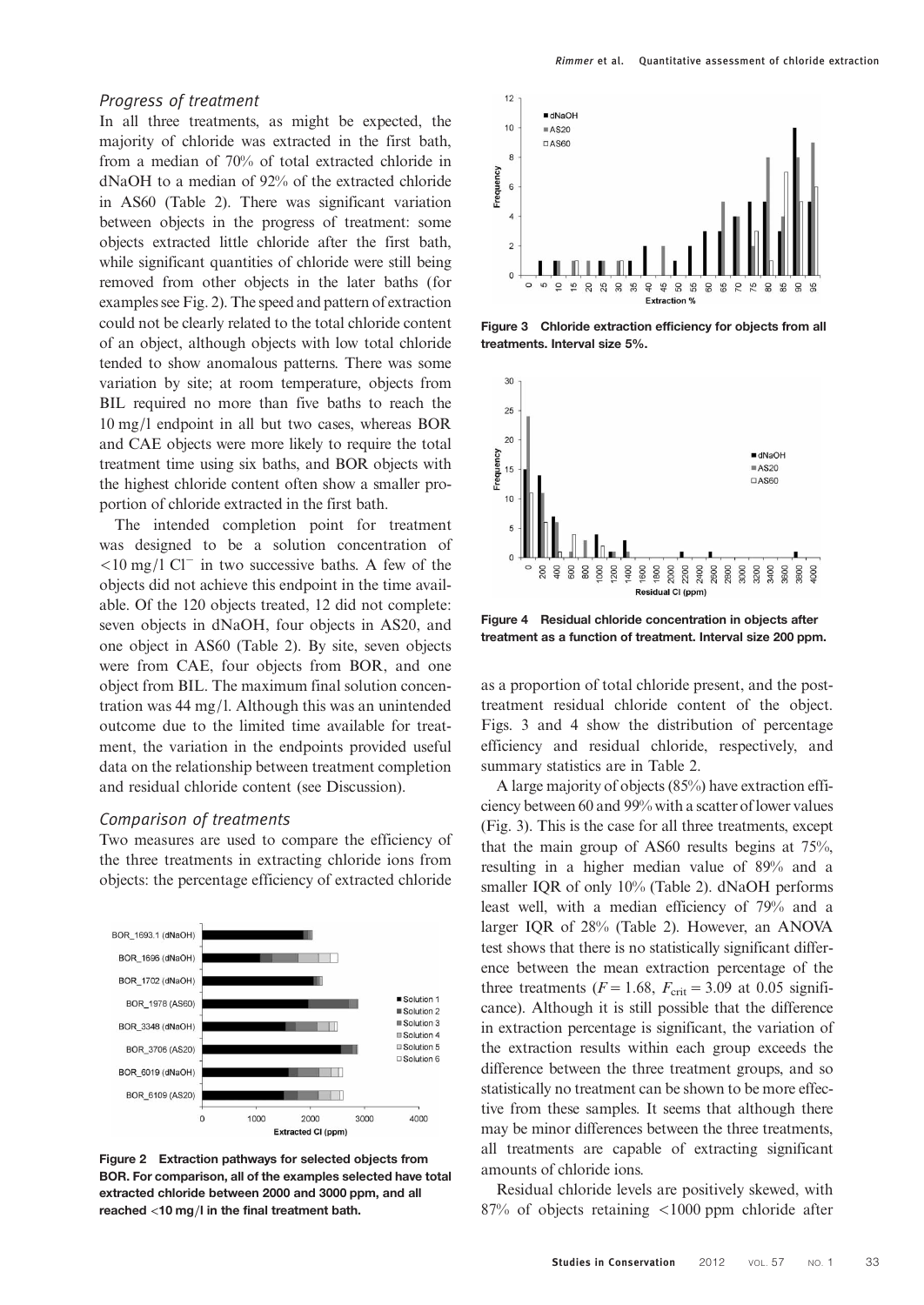<span id="page-5-0"></span>treatment (Fig. [4](#page-4-0)). All of the outliers in the higher regions of residual chloride stem from the dNaOH treatment, but otherwise there are no substantial differences between the three treatments in terms of residual chloride.

#### Comparison of sites

Fig. 5 shows the distribution of the total chloride content of the objects from the three sites. BOR objects have a larger and higher-ranging distribution compared with CAE and BIL. The mean and median (Table 3) show that BOR objects have a much higher typical chloride content, about three times greater than the other two sites. This is not a surprising difference, as Bornais is located close to the sea and the soils in the area are therefore likely to contain



Figure 5 Total chloride concentration in all objects from BOR, BIL, and CAE. Interval size 500 ppm.

|  | Table 3 Summary statistics for treated objects by site origin |  |  |  |  |  |
|--|---------------------------------------------------------------|--|--|--|--|--|
|--|---------------------------------------------------------------|--|--|--|--|--|



Figure 6 Chloride extraction percentage for all treated objects as a function of site. Interval size 5%.

high levels of chloride ions.

Extraction percentage is evaluated on a site-by-site basis using data from all three treatments together, on the assumption, as shown above, that the differences between the treatments are not statistically significant. As objects from each site were treated by each method, any systematic differences between treatments should apply to all the sites equally.

BOR and BIL have more objects at higher extraction percentage than CAE (Fig. 6), which spreads more across the range of extraction percentage and has a significantly lower mean and median percentage (Table 3). The median residual chloride level of CAE objects is at par with BOR objects (Table 3). Their distribution is also very similar (Fig. [7](#page-6-0)), while the

|                    | <b>Bornais</b>      | <b>Billingsgate</b> | Caerwent        |
|--------------------|---------------------|---------------------|-----------------|
| Number of samples  | 40                  | 40                  | 38              |
| Extracted CI (ppm) |                     |                     |                 |
| Mean               | 3946                | 1490                | 1313            |
| Median             | 3298                | 1227                | 952             |
| $\sigma$           | 3086                | 1126                | 1130            |
| <b>IQR</b>         | 3111                | 1532                | 1063            |
| Range              | 14 934 (130-15 064) | 5653 (44-5696)      | 5083 (15-5098)  |
| Residual CI (ppm)  |                     |                     |                 |
| Mean               | 656                 | 171                 | 490             |
| Median             | 359                 | 152                 | 361             |
| $\sigma$           | 770                 | 98                  | 459             |
| <b>IQR</b>         | 757                 | 123                 | 401             |
| Range              | 3810 (81-3891)      | 399 (32-431)        | 2224 (50-2274)  |
| Total CI (ppm)     |                     |                     |                 |
| Mean               | 4602                | 1661                | 1803            |
| Median             | 4247                | 1389                | 1422            |
| $\sigma$           | 3186                | 1142                | 1165            |
| <b>IQR</b>         | 3923                | 1432                | 1013            |
| Range              | 15 825 (380-16 205) | 5750 (201-5951)     | 5053 (254-5307) |
| Extraction (%)     |                     |                     |                 |
| Mean               | 80                  | 84                  | 67              |
| Median             | 86                  | 89                  | 77              |
| $\sigma$           | 20                  | 17                  | 26              |
| <b>IQR</b>         | 23                  | 13                  | 29              |
| Range              | 86 (12-99)          | 82 (17-99)          | 93 (6-99)       |

The data from all three treatments have been combined for the objects from each site. σ, standard deviation.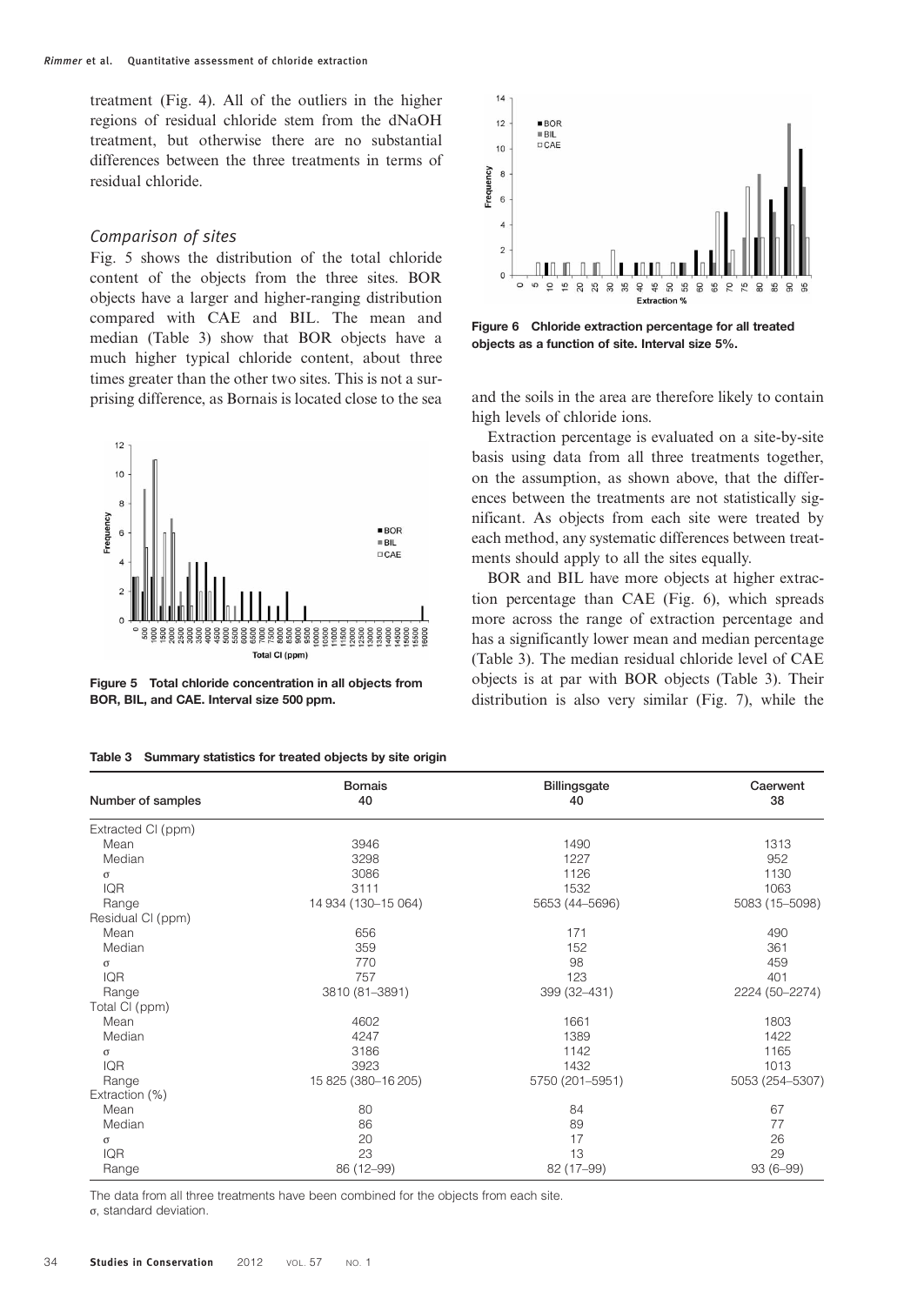<span id="page-6-0"></span>

Figure 7 Distribution of residual chloride arranged by site. Interval size 200 ppm.

distribution of BIL objects is more sharply skewed towards the lower end of residual chloride values. As total chloride values for BOR are statistically higher than those of CAE (Table [3](#page-5-0)), this suggests that CAE nails are retaining a higher percentage of their chloride than would otherwise be expected from their typical total chloride ion content, which is more similar to BIL nails. The nails from BIL have the most encouraging results, with no object retaining >450 ppm and a median residual chloride value of only 152 ppm (Table [3\)](#page-5-0).

# **Discussion**

# Extraction performance of treatments

The objects treated in this study displayed a wide range of extraction patterns. There is no doubt that high extraction values are attainable by deoxygenated alkaline treatments: 36% of the chloride extractions recorded in the tests reported here were in the  $90-99\%$  range and  $48\%$  within the  $85-99\%$ range. The mean values of treatments in this study are significantly lower than the mean extraction of 97% for alkaline sulphite and 99% for nitrogendeoxygenated sodium hydroxide reported by [Al-Zahrani \(1999\).](#page-10-0) It is possible that the smaller statistical population of Al-Zahrani can account for this difference, but such an extensive statistical bias towards high extraction seems unlikely, particularly as over half of the objects treated in that study reported 100% chloride extraction, which was not achieved for any object for those papers or in any previous study of desalination (Watkinson, 1982, [1983](#page-11-0), 1996). The difference may be due to chloride loss as volatile HCl during heated object dissolution [\(Scott & Eggert, 2009](#page-11-0): 141; Schmutzler & Eggert, 2010) or relate to the lower concentration of NaOH used in this study, although 0.1 M NaOH has been previously suggested to have the same extraction power as 0.5 M [\(Schmidt-Ott & Oswald,](#page-11-0) [2006](#page-11-0); Wang et al[., 2008\)](#page-11-0). Whatever the cause, the high treatment efficiency reported by Al-Zahrani

was not reproducible here. The results of this study compare favourably with previous small-scale treatment studies that measured residual chloride content (Watkinson, 1982, 1996). The 60°C alkaline sulphite washing here returned a mean of 84%, whereas [Watkinson \(1996\)](#page-11-0) recorded an 87% mean, suggesting that the lower treatment concentration used here (0.1 M compared with 0.5 M in Watkinson, 1996) produced results very similar to the more standard treatment concentration. The range of chloride contents of the objects in this study also compares well with that of other sites that have been tested [\(Watkinson, 2010\)](#page-11-0), which further supports the representative nature of the samples used in this study.

There was no observable difference in the treatment effectiveness of the two deoxygenation methods (nitrogen gas and sodium sulphite). The time needed for nitrogen gas to deoxygenate the solution via positive pressure was not detrimental to the overall performance of the treatment. Although the heated treatment (AS60) completed more quickly, statistical analysis could not demonstrate a significant difference in the extraction percentage of the three treatments or in their average residual chloride content, although the mean and median extraction percentage of AS60 were somewhat higher (Table [2](#page-3-0)). This suggests that there is no major advantage in heating treatments to increase chloride extraction, but there are benefits in reducing treatment time by increasing the chloride diffusion rate, allowing a greater proportion of the objects in the heated treatment to reach the completion criteria within the allotted period. The faster diffusion of ions at 60°C may be releasing a larger proportion of the soluble chloride in the first bath, and this significantly speeds up extraction and reduces the chloride content of the object more rapidly. As a percentage of the total chloride present in the object, the first AS60 bath extracted a mean of 74% (median 79%), close to the total extraction efficiency of the room temperature baths over 96 days. It appears, therefore, that even a short bath of two weeks at 60°C is sufficient to achieve a significant chloride release.

Both chloride extraction percentage and residual chloride ion content as measures of treatment success relate chloride ion content to the object weight. Recording chloride extraction per unit area of metallic iron in the object would be a more realistic way to compare the removal of chloride ions from iron objects [\(Watkinson, 2010](#page-11-0)), as most chloride ions are held there either as the counter-ion at anodes or within  $\beta$ -FeOOH and its precursor Fe(OH)<sub>3</sub>Cl [\(Turgoose, 1985](#page-11-0); Réguer et al[., 2007a\)](#page-11-0). Using surface area as a comparator would account for objects of similar weight with differing shapes and surface areas influencing chloride concentration. Larger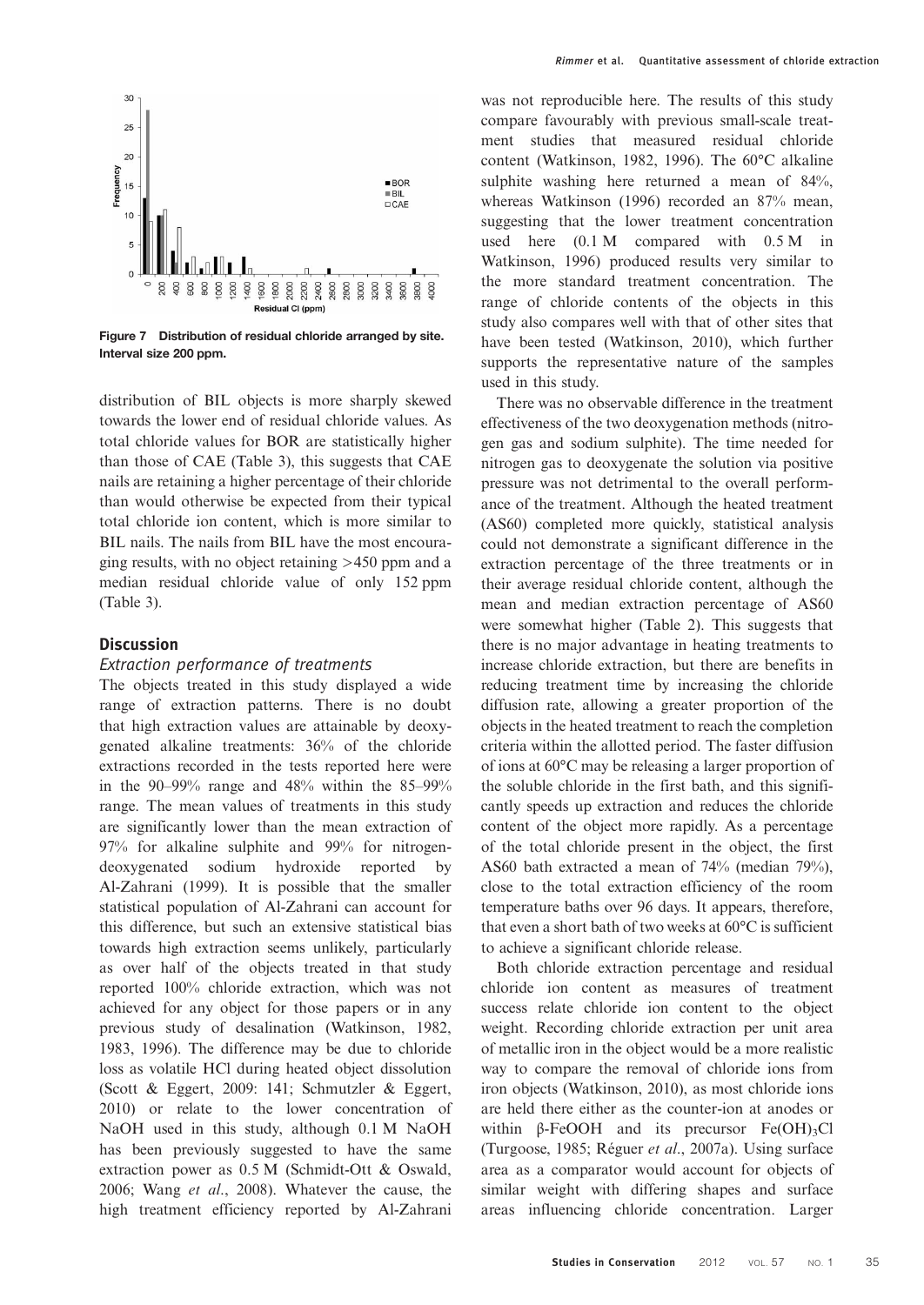<span id="page-7-0"></span>

Figure 8 Distribution of chloride content of objects as a function of the object weight. No clear relationship exists between the object weight and its chloride content for any of the sites tested.

surface areas offer a more extensive area for corrosion and therefore chloride retention. Unfortunately, measuring the metallic surface area of a corroded iron object is prevented by the overlying corrosion layers; estimation from the radiograph of objects is also problematic due to the intrinsic unevenness of the corroded metal. Choosing iron nails as test samples in this experiment offered objects of broadly similar shape, so that to some extent weight differences will reflect differences in the metal surface area present. Comparing extraction efficiency as a function of object weight offers a comparison between differing objects and is the only easy measure available [\(Watkinson, 2010](#page-11-0)).

Using chloride extraction percentage as a guide to treatment success has been used in previous treatment studies ([Watkinson, 1983,](#page-11-0) 1996; [Al-Zahrani, 1999](#page-10-0)), but the extent of its usefulness is limited [\(Watkinson,](#page-11-0) [2010\)](#page-11-0). Objects of similar weight can have very different total chloride content (Fig. 8). A 900 ppm extraction for an object containing 1000 ppm chloride and a 9000 ppm extraction for a 10 000 ppm object would both record a 90% extraction efficiency, but the resulting residual chloride content of the objects is very different. Most conservators would be intrinsically happier with a 9000 ppm extraction in a treatment than 900 ppm, yet the chloride residue in the former is ten times higher than in the latter.

The quantity of chloride ions retained within objects after treatment is more likely to be of significance in determining post-treatment corrosion performance than extraction percentage, and is therefore of more interest in describing treatment success. An object starting out at 700 ppm total chloride and ending up in the 200–400 ppm residual chloride range records a significantly worse extraction efficiency than an object starting out with 3000 ppm chloride, yet both objects have had their chloride content reduced to similar final concentrations. In this study,  $68\%$  of objects retain <400 ppm chloride after washing,



Figure 9 Total chloride content of objects plotted against their residual chloride content after treatment, grouped by site. The black line shows where total  $Cl =$  residual  $Cl$ , i.e. if no treatment had occurred. The further a data point is away from the black line, the more successful the treatment has been in reducing chloride content. The outlier at 16 000 ppm has been excluded to improve legibility.

irrespective of their total chloride content (Fig. 9) and  $81\%$  of objects retain  $\leq 600$  ppm chloride. There is no clear relationship between the total chloride and residual chloride, particularly for objects above 2000 ppm total chloride where chloride contents are significantly reduced by treatment (Fig. 9).

# Factors affecting treatment performance

Several factors seemed to contribute to the likelihood of objects retaining higher chloride levels after treatment. Incomplete treatment was an obvious factor. Although in this study treatment was defined complete with  $\leq 10$  mg/l Cl<sup>−</sup> in the final solution, Fig. 10 shows that where the final solution contained less than <5 mg/l, residual chloride levels were almost always less than <500 ppm. Of the 94 objects with final solution concentration  $\langle 5 \text{ mg/l} \rangle$ , only 13 (14%) objects had a residual chloride concentration of more than 500 ppm, and only four (4%) had a residual chloride content of >1000 ppm. Incomplete treatment was



Figure 10 Residual chloride in objects versus the concentration of chloride in the final treatment bath related to object origin. Failing to achieve <5 mg/l in the final bath increases the likelihood of high residual chloride.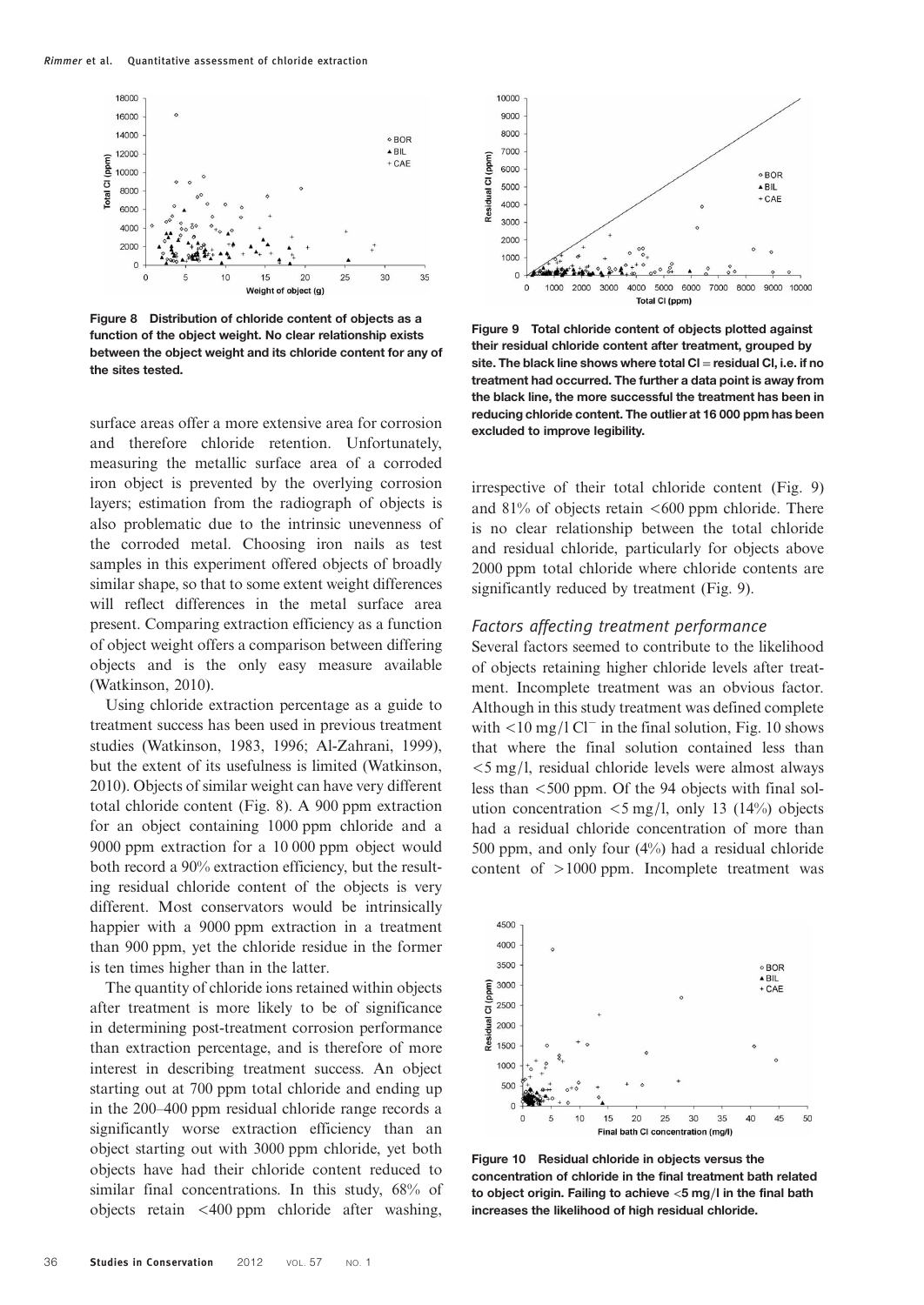

Figure 11 Two objects showing varying corrosion morphologies. (A) BIL\_19.1 has only thin overlying corrosion products, whereas (B) CAE\_29.1 shows thicker corrosion with a significant dense product layer and outer adhering soil products.

associated most strongly with objects from CAE (Table [2](#page-3-0)). This may point to a role of object morphology in affecting the residual chloride levels. CAE objects had the bulkiest, thickest corrosion products (Fig. 11), and also seem to have had the poorest extraction performance (Fig. [6](#page-5-0), Table [3](#page-5-0)), whereas BIL objects, from a partially anaerobic site with much thinner corrosion products (Fig. 11), had the best, with no object retaining more than 450 ppm (Fig. [7](#page-6-0)). A small study of objects from these sites using scanning electron microscopy coupled with energy-dispersive X-ray spectrometry showed that treated CAE objects also continued to harbour chloride ions along slag inclusions within the metal, which may account for their poorer extraction performance and higher residual chloride levels [\(Rimmer &](#page-11-0) [Wang, 2010](#page-11-0)). The effectiveness of treatment therefore depends at least partly on factors related to the object, its provenance and morphology, rather than being dependent on the mechanism of the treatment alone.

A further reason for poor extraction performance may be the form of the chloride in the objects [\(Watkinson, 2010\)](#page-11-0), which will relate to the initial concentration of chloride, its location, the post-excavation environment, and time since excavation. The formation of chloride-bearing β-FeOOH is symptomatic of iron corrosion in the presence of high concentrations of chloride and oxygen [\(Turgoose, 1985](#page-11-0), [1993](#page-11-0); Stahl et al[., 2003\)](#page-11-0). β-FeOOH contains chloride ions in its hollandite structure and adsorbed onto its surface (Stahl et al[., 2003](#page-11-0); [Guilminot](#page-10-0) et al., 2008; Réguer et al[., 2009](#page-11-0)). The latter are mobile and readily washed away by water and alkaline solutions [\(Al-Zahrani, 1999;](#page-10-0) Stahl et al[., 2003](#page-11-0); [Watkinson and](#page-12-0) [Lewis, 2005a](#page-12-0)), which may explain the high extraction of chloride ions in the first two weeks of heated treatment. The chloride ions trapped in the tunnel structure of β-FeOOH have been found to be difficult to remove below 2–3 mass% ([North, 1982](#page-11-0)), although a recent study lowered this to 1 mass% for  $\beta$ -FeOOH synthesized by ferric chloride  $(FeCl<sub>3</sub>·6H<sub>2</sub>O)$  hydrolysis (Réguer et al[., 2009\)](#page-11-0). Unless β-FeOOH transforms during treatment, it will continue to retain chloride ions within its crystal structure, which will be detected by digestion. The quantity of chloride ions retained in this form is unknown, as it is not possible to distinguish whether residual chloride is in a bound or soluble form using the digestion method. If most residual chloride is present as bound chloride inside β-FeOOH crystals, this may not be significant for future corrosion, as β-FeOOH washed free of its mobile surface-adsorbed chloride ions has been shown to offer a negligible corrosion threat to iron [\(Watkinson & Lewis, 2005a; Wiesner](#page-12-0) et al., 2007). Thus, removing the majority of the soluble and surface-adsorbed chloride ions with a short bath at 60°C should have a disproportionately high effect on reducing corrosion rates. The differences in corrosion-causing behaviour between bound and soluble chloride also mean that two objects containing the same amount of residual chloride may not have the same stability: one may contain only bound chloride whereas the other retains soluble chloride ions and so remains more susceptible to corrosion. This requires further testing.

#### Predicting treatment outcomes

Predicting the outcome of desalination treatments is obviously of significant interest to conservators. The best method must be to determine residual chloride contents of objects, but this measure is not typically available to conservators; the amount of chloride extracted during a treatment can be measured, but the residual chloride cannot usually be detected without destroying objects. Nuclear activation analysis has been shown to be capable of non-destructive bulk chloride determination of archaeological iron objects [\(Selwyn & Argyropoulos, 2006](#page-11-0)), but the method is not commonly available for routine analysis. The only information available to conservators regarding the chloride content of their objects is how much chloride has been extracted, and as Fig. [12](#page-9-0) shows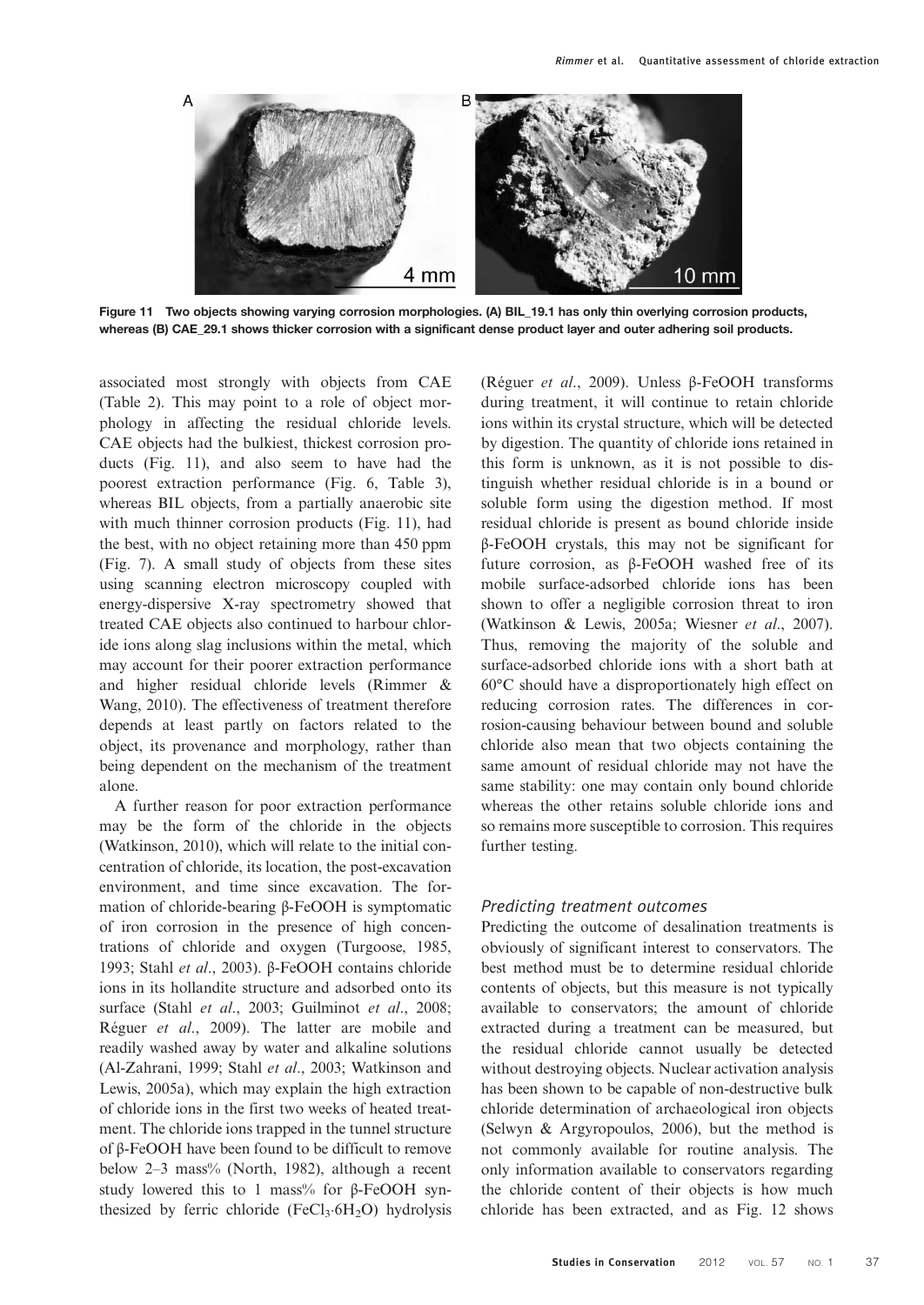<span id="page-9-0"></span>

Figure 12 Relationship of extracted and residual chloride. None of the treatments show any definable relationship between extracted chloride and the amount of residual chloride, showing that extraction data alone is a poor guide to the outcome of treatment.

there is no significant relationship between extracted and residual chloride.

Although the range of extraction efficiency for any one treatment offers best- and worst-case scenarios for chloride extraction, it is too large to be of any predictive use (Table [2\)](#page-3-0). Using the median extraction percentage with IQR providing limits may offer a better guide to how the majority of objects will perform during treatment, but exceptions to the statistic remain and it is not possible to know whether the object being treated is an exception. Furthermore, as already discussed, extraction percentage is a limited measure of treatment outcome. It is residual chloride values that offer the most robust and encouraging indication of the outcomes of desalination, irrespective of what extraction is recorded during treatment.

As the relationship between chloride content, location, and form and corrosion rate of objects has not been quantified, assessing the impact of treatment on the stability of objects is difficult. Bulk chloride data do not accurately represent the localized nature of chloride ions, which may concentrate in pits and cause localized corrosion that is extremely destructive to object morphology without bulk chloride levels being particularly high. No studies have examined how the all-important physical changes associated with corrosion of iron and loss of heritage value relate to chloride content, location, and form. Given these unanswered questions, it can only be assumed that low overall chloride levels are better for objects.

Despite this problem, some attempt to assess the improvement in stability due to chloride removal may be useful. [North and Pearson \(1978a\)](#page-11-0) proposed boundary values for corrosion risk; they consider  $\langle$  200 ppm to be 'safe', whereas  $>1000$  ppm is 'definitely damaging'. These values have not been tested on archaeological iron in a systematic manner. [Rinuy & Schweizer \(1981\)](#page-11-0) performed some informative experiments relating corrosion of chloride-contaminated modern iron at 95% RH to both the chloride content and the corrosion behaviour of archaeological samples. Unfortunately, given the wide range of unmeasured variables involved and the difficulties of comparing modern polished surfaces with the complex corrosion and localized chloride distribution on archaeological iron, it is not possible to draw wider conclusions from this work. Until the boundary values are tested on archaeological iron, they cannot be taken to be meaningful in understanding the level of 'stability' which deoxygenated alkaline treatment imparts. Nevertheless, they offer the only published guide to the relationship between residual chloride content and corrosion rate, so it is worth considering the results of the tests reported here in relation to these concepts of safe and damaging chloride levels.

All three desalination treatments made significant reductions in chloride levels for the majority of objects. Only 13% of objects retained chloride levels >1000 ppm and 42% of objects completed treatment retaining <200 ppm (Figs. [4](#page-4-0) and [7](#page-6-0)). If the boundary levels mentioned in the study of [North & Pearson](#page-11-0) [\(1978a\)](#page-11-0) are accurate, this suggests that alkaline deoxygenated desalination treatments are capable of reducing corrosion rates out of the high-risk zone for 87% of objects, and that 42% can be made 'safe' by removing almost all the chloride present. If all objects are treated to <5 mg/l Cl<sup>−</sup> in the final solution, these figures rise to 96% of objects retaining  $\langle 1000 \text{ ppm} \rangle$  and 49% retaining  $\langle 200 \text{ ppm} \rangle$ . A threeyear research project at Cardiff University is currently investigating the chloride–corrosion relationship and the validity of these boundary values.

As post-treatment bulk chloride content of an object is not usually available, it is not possible to determine how successful treatment has been in an individual case. Therefore, all objects may still be at risk after a desalination treatment, but removing at least some of the chloride present must reduce that risk, in many cases significantly. The question of risk from chemical residues of the treatment solution has been raised [\(North & Pearson, 1975; Turgoose, 1993](#page-11-0); Watkinson, 1996) but a recent experimental study showed this to be negligible in comparison with the risk from chloride ions [\(Rimmer & Watkinson, 2010\)](#page-11-0). The future challenge is to determine the level of the risk remaining from chloride residues in comparison with untreated objects, and compare this to the short-term risks occurring to objects from immersion in alkaline solutions. By determining the relative costs and benefits of desalination treatment in reducing corrosion rates, it will be possible to build treatment and storage protocols that offer more cost-effective and long-term low-corrosion management strategies for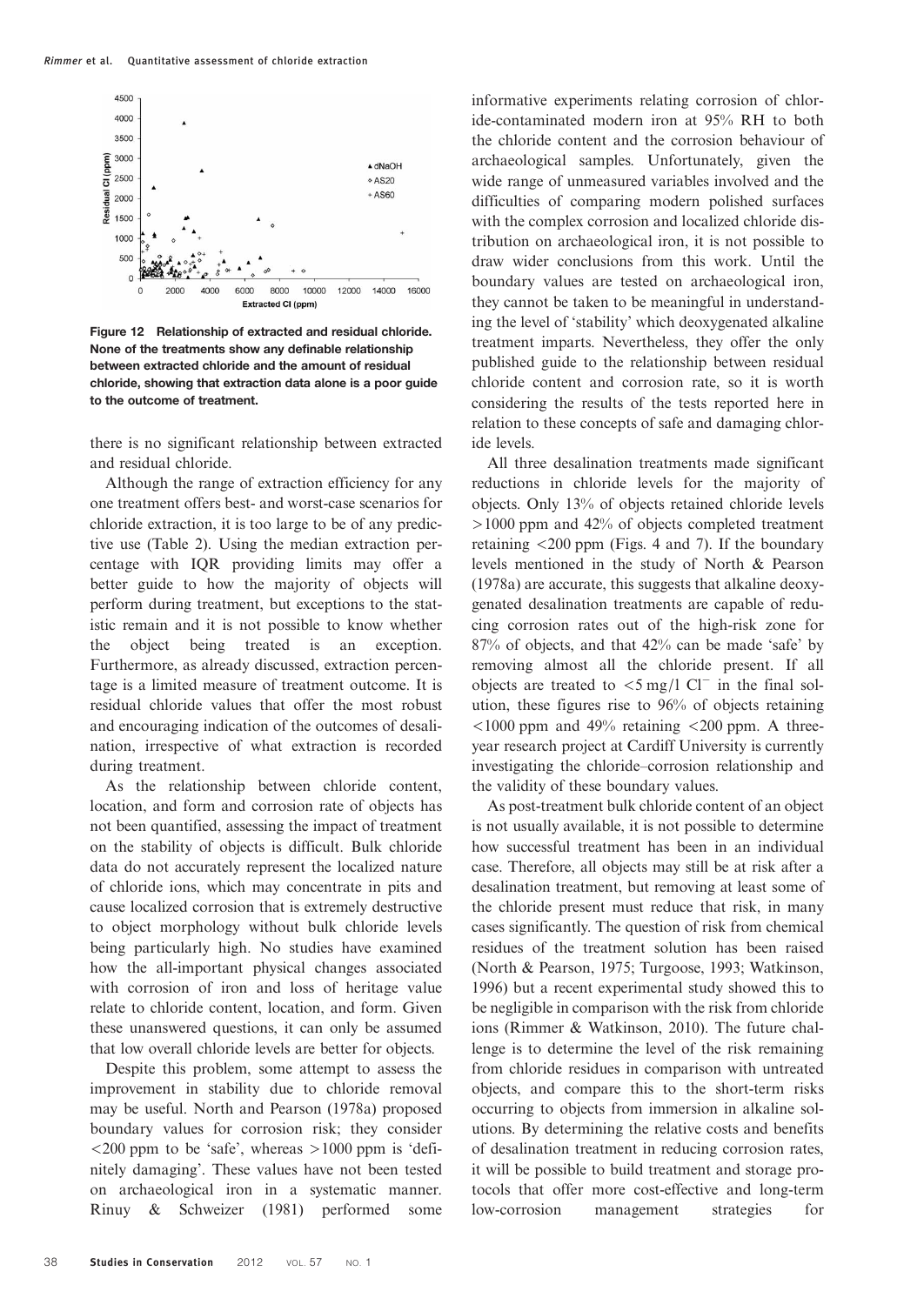# <span id="page-10-0"></span>Conclusion

Deoxygenated alkaline desalination methods extract significant amounts of soluble chloride ions from archaeological iron objects. Rather than judging their effectiveness by the percentage of the total chloride within an object removed by treatment, it is suggested that it is the concentration of chloride remaining in the object that is of primary importance in determining the impact of treatment on corrosion rates. Desalination significantly reduces chloride ion content, with 42% of the treated objects having their chloride content reduced to <200 ppm and 81% reduced to  $<600$  ppm. This can be improved by continuing treatments until chloride concentrations in the treatment solutions are as low as possible, and not exceeding 5 mg/l. At the same time, the successful extraction of around three-quarters of total chloride in a single 60°C alkaline sulphite bath of two weeks duration suggests that even short treatment can have a significant impact for many objects, removing much of the soluble chloride which poses the greatest risk. Deoxygenated alkaline desalination treatments are clearly a useful tool for reducing chloride levels in archaeological iron, which will slow down future corrosion and increase the stability of objects even if not all chloride ions present can be removed. As iron that is desalinated before being deposited in controlled storage is at lower risk when environmental parameters exceed the set humidity levels, treatment can be recommended as a method of improving the long-term preservation of iron which is at risk of damage from high chloride contents. Further work to examine the corrosion rates of treated and untreated iron is underway to determine how much the stability of iron objects is improved by desalination, with the aim of developing more relaxed RH storage parameters for desalinated archaeological iron. The results of that work pending, it is clear that de-oxygenated alkaline treatments are a successful method of significantly reducing the chloride content and the potential for damaging corrosion, and have an important role to play in contributing to the future preservation of archaeological iron collections.

# Acknowledgements

The study was carried out as part of an Arts and Humanities Research Council (AHRC) Collaborative Doctoral Award (No. 2007/136517) at Cardiff University with the British Museum. The authors thank the people and institutions who donated iron objects for this project: Niall Sharples and Historic Scotland, Helen Ganiaris at the Museum of London, and Evan Chapman at National Museum Wales.

#### Materials and suppliers

#### Materials

BDH AnaLar sodium sulphite,  $Na<sub>2</sub>SO<sub>3</sub>$ , anhydrous

BDH AnaLar sodium hydroxide, NaOH

BDH AnaLar ammonium acetate,  $CH_3COONH_4$ 

BDH AnaLar acetic acid, CH3COOH

All from VWR International Ltd, Poole, BH15 1TD,

UK. [http:](mailto:rimmermb@cardiff.ac.uk)//[uk.vwr.com](mailto:rimmermb@cardiff.ac.uk), accessed 6 December 2011. AnaLar Nitric acid, HNO3

Solutrate sodium chloride 0.1 M ampoule  $Param^{TM}$ 

All from Fisher Scientific UK Ltd, Bishop Meadow, Loughborough, Leicestershire, LE11 5RG. [http:](http://www.fisher.co.uk)// [www.fisher.co.uk](http://www.fisher.co.uk), accessed 6 December 2011.

### Stewart Boxes

Stewart Plastics Ltd, Stewart House, Waddon Marsh Way, Purley Way, Croydon, Surrey CR9 4HS, UK.

#### Equipment

Radiometer Analytical PHM250 specific ion meter, ISE25CL chloride-specific electrode, REF621 chloride-free Hg/HgSO4 reference electrode: Radiometer Analytical, 72 rue d'Alsace, 69627 Villeurbanne CEDEX, Lyon, France, [http:](http://www.radiometer-analytical.com)//[www.radiometer](http://www.radiometer-analytical.com)[analytical.com,](http://www.radiometer-analytical.com) accessed 6 December 2011.

Hach Lange HQ40d meter

Hach Lange LDO® dissolved oxygen probe

Both from Hach Lange Ltd, Pacific Way, Salford, Manchester M50 1DL, [http:](http://www.hach-lange.co.uk)//[www.hach-lange.co.uk](http://www.hach-lange.co.uk), accessed 6 December 2011.

#### References

- Al-Zahrani, A.A. 1999. Chloride Ion Removal from Archaeological Iron and Beta-FeOOH. PhD Thesis, University of Wales, Cardiff.
- Beaudoin, A., Clerice, M.-C., Francoise, J., Labbe, J.-P., Loeper-Attia, M.-A. & Robbiola, L. 1997. Corrosion d'Objets Archéologiques en Fer Après Déchloruration par la Méthode au Sulfite Alcalin; Caractérisation Physico-chimique et Electrochimique. S.L. Pennec & L. Robbiola, eds. Metal 95: Proceedings of the International Conference on Metals Conservation, Semur en Auxois, 25–28 September 1995. London: James & James, pp. 170–7.
- Ganiaris, H. 2009. 30 years of iron conservation at the Museum of London. Unpublished conference paper given at 'Archaeological Iron: Reflection and Outlook'. London: Institute of Archaeology, UCL, 11 September 2009.
- Garverick, L. 1994. Corrosion in the Petrochemical Industry, 2nd ed. Materials Park, OH: ASM International.
- Gilberg, M.R. & Seeley, N.J. 1982. The Alkaline Sodium Sulphite Reduction Process for Archaeological Iron: A Closer Look. Studies in Conservation, 27: 180–4.
- Guilminot, E., Huet, N., Neff, D., Dillmann, P., Rémazeilles, C., Refait, P., Réguer, S., Bertrand, L., Nicot, F., Mielcarek, F., Rebière, J. & Mirambet, F. 2008. Dechlorination of Archaeological Iron Artefacts: Dechlorination Efficiency Assessment Assisted by Physico-chemical Analytical Hightech Methods. In: J. Bridgland, ed. Preprints of the ICOM 15th Triennial Meeting, New Delhi, 22–26 September. New Delhi: Allied Publishers, pp. 418–26.
- Keene, S. 1994. Real-time Survival Rates for Treatments of Archaeological Iron. In D.A. Scott, J. Podany & B. Considine, eds. Ancient & Historic Metals: Conservation and Scientific Research. Marina del Rey: Getty Conservation Institute, pp. 249–64.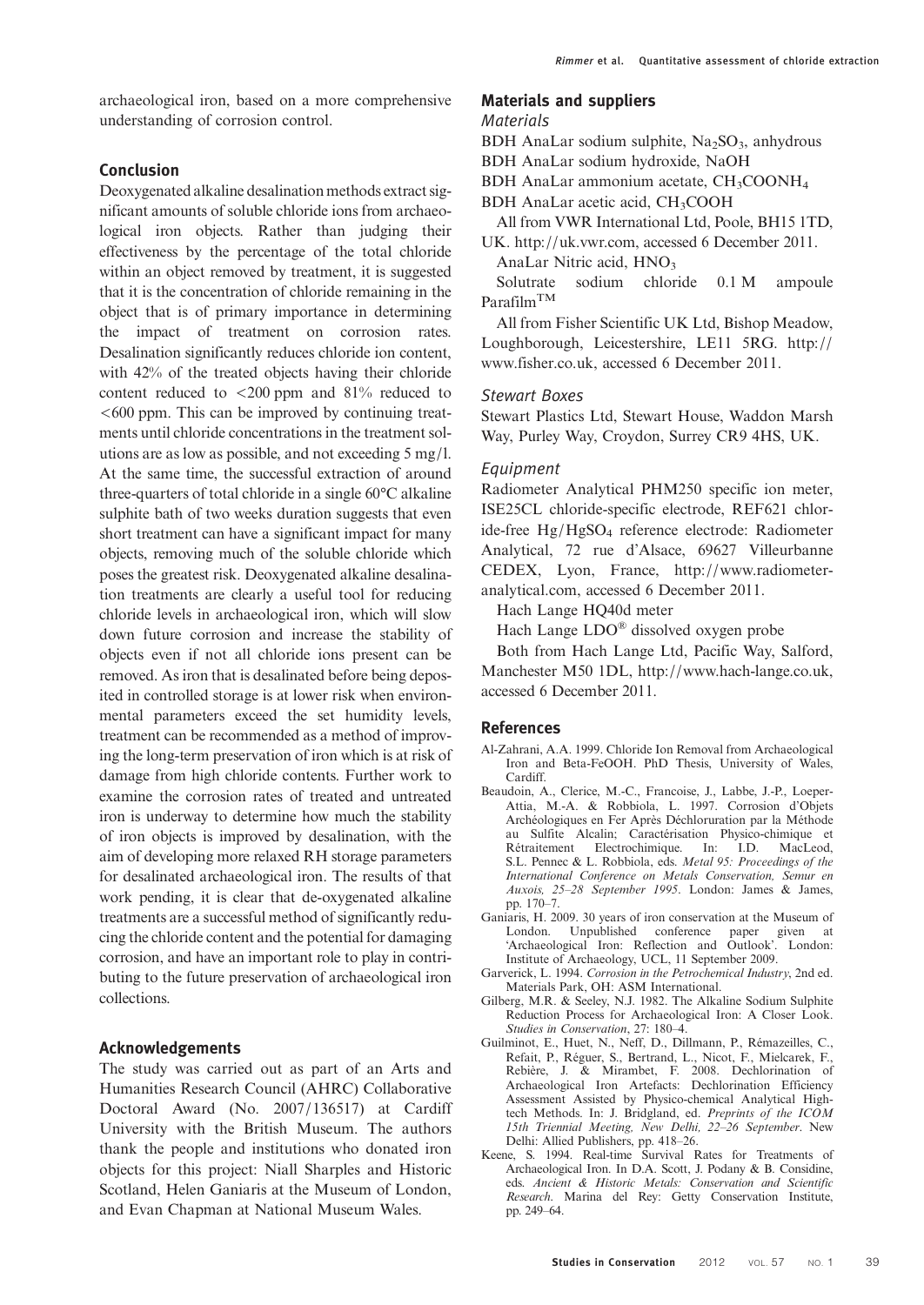<span id="page-11-0"></span>Keene, S. & Orton, C. 1985. Stability of Treated Archaeological Iron: An Assessment. Studies in Conservation, 30: 136–42.

- Knight, B. 1997. The Stabilisation of Archaeological Iron; Past, Present and Future. In: I.D. MacLeod, S.L. Pennec & L. Robbiola, eds. Metal 95: Proceedings of the International Conference on Metals Conservation, Semur en Auxois, 25–28 September 1995. London: James & James, pp. 36–40.
- Krause, E. 1882. Ein neues Verfahren zur Conservirung der Eisen-Alterthümer. Zeitschrift für Ethnologie, 14: 533–8.
- Liu, J. & Li, Y. 2008. The Study of Immersion Chloride Extraction of Iron Artifacts. Materials and Corrosion, 59(1): 52–5.
- Loeper-Attia, M.-A. & Weker, W. 1997. Déchloruration d'Objets Archéologiques en Fer par la Méthode du Sulfite Alcalin a l'IRRAP'. In: I.D. MacLeod, S.L. Pennec & L. Robbiola, eds. Metal 95: Proceedings of the International Conference on Metals Conservation, Semur en Auxois, 25–28 September 1995. London: James & James, pp. 162–6.
- Neff, D., Dillmann, P., Bellot-Gurlet, L. & Beranger, G. 2005. Corrosion of Iron Archaeological Artefacts in Soil: Characterisation of the Corrosion System. Corrosion Science, 47(2): 515–35.
- Neff, D., Réguer, S., Bellot-Gurlet, L., Dillmann, P. & Bertholon, R. 2004. Structural Characterization of Corrosion Products on Archaeological Iron: An Integrated Analytical Approach to Establish Corrosion Forms. Journal of Raman Spectroscopy, 35(8–9): 739–45.
- North, N.A. 1982. Corrosion Products on Marine Iron. Studies in Conservation, 27: 75–83.
- North, N.A. & Pearson, C. 1975. Alkaline Sulfite Reduction Treatment of Marine Iron: In: ICOM Committee for Conservation, 4th Triennial Meeting Venice. Paris: International Council of Museums, pp. 1–14.
- North, N.A. & Pearson, C. 1978a. Methods for Treating Marine Iron. In: ICOM Committee for Conservation 5th Triennial Meeting, Zagreb. Paris: International Council of Museums, pp. 1–10.
- North, N.A. & Pearson, C. 1978b. Washing Methods for Chloride Removal from Marine Iron Artifacts. Studies in Conservation, 23: 174–86.
- Réguer, S., Dillmann, P., Mirambet, F. & Bellot-Gurlet, L. 2005. Local and Structural Characterisation of Chlorinated Phases Formed on Ferrous Archaeological Artefacts by μXRD and μXANES. Nuclear Instruments & Methods in Physics Research Section B-Beam Interactions with Materials and Atoms, 240(1–2): 500–4.
- Réguer, S., Dillmann, P., Mirambet, F., Susini, J. & Lagarde, P. 2006. Investigation of Cl Corrosion Products of Iron Archaeological Artefacts using Micro-focused Synchrotron X-ray Absorption Spectroscopy. Applied Physics A-Materials Science & Processing, 83(2): 189–93.
- Réguer, S., Neff, D., Bellot-Gurlet, L. & Dillmann, P. 2007a. Deterioration of Iron Archaeological Artefacts: Micro-Raman Investigation on Cl-containing Corrosion Products. Journal of Raman Spectroscopy, 38(4): 389–97.
- Réguer, S., Neff, D., Rémazeilles, C., Guilminot, E., Nicot, F., Pelé, C., Meguelati, M., Mirambet, F., Dillmann, P., Refait, P., Huet, N., Mielcarek, F., Rebière, J. & Bertrand, L. 2007b. Desalinisation of Iron Archaeological Artefacts: Understanding of Chlorine Removal Mechanisms of the Corrosion Layers Supported by Characterisation Techniques. In: C. Degrigny, R. van Langh, I. Joosten & B. Ankersmit, eds. Metal 07: Interim Meeting of the ICOM-CC Metal Working Group, Volume 2: Innovative Investigation of Metal Artefacts, Amsterdam, 17–21 September. Amsterdam: Rijksmuseum, pp. 60–8.
- Réguer, S., Mirambet, F., Dooryhee, E., Hodeau, J.-L., Dillmann, P. & Lagarde, P. 2009. Structural Evidence for the Desalination of Akaganeite in the Preservation of Iron Archaeological Objects, Using Synchrotron X-ray Powder Diffraction and Absorption Spectroscopy. Corrosion Science, 51: 2795–802.
- Rimmer, M.B. 2010. Investigating the Treatment of Chlorideinfested Archaeological Iron Objects. PhD Thesis, School of History and Archaeology, Cardiff University.
- Rimmer, M. & Wang, Q. 2010. Assessing the Effects of Alkaline Desalination Treatments for Archaeological Iron Using Scanning Electron Microscopy. The British Museum Technical Research Bulletin, 4: 79–86.
- Rimmer, M. & Watkinson, D. 2010. Residues from Alkaline Sulphite Treatment and their Potential Effect on the Corrosion of Archaeological Iron. In: P. Mardikian, C. Chemello, C. Watters & P. Hull, eds. Metal 2010: Interim

Meeting of the International Council of Museums Committee for Conservation Metal Working Group, Charleston, SC, USA, 11–15 October. Charleston, SC: Clemson University, pp. 16–23.

- Rinuy, A. & Schweizer, F. 1981. Methodes de Conservation d'Objets de Fouilles en Fer: Etude Quantitative Comparee de l'Elimination des Chlorures. Studies in Conservation, 26: 29–41.
- Schmidt-Ott, K. & Oswald, N. 2006. Alkaline Sulfite Desalination: Tips and Tricks. In: *VDR Conference Handbook* "Archaeological Metal Finds – From Excavation to Exhibition", Manheim, 11–13 October, p. 17.
- Schmutzler, B. & Eggert, G. 2010. Chloride Calamities: Assessment of Residual Chloride Analysis to Compare Iron Desalination Methods. In: P. Mardikian, C. Chemello, C. Watters & P. Hull, eds. Metal 2010: Interim Meeting of the International Council of Museums Committee for Conservation Metal Working Group, Charleston, SC, USA, 11–15 October. Charleston, SC: Clemson University, pp. 24–31.
- Scott, D.A. & Eggert, G. 2009. Iron and Steel in Art. London: Archetype.
- Selwyn, L.S. & Argyropoulos, V. 2005. Removal of Chloride and Iron Ions from Archaeological Wrought Iron with Sodium Hydroxide and Ethylenediamine Solutions. Studies in Conservation, 50(2): 81–100.
- Selwyn, L. & Argyropoulos, V. 2006. Chlorine Determination in Archaeological Wrought Iron by Instrumental Neutron Activation Analysis. Journal of the Canadian Association for Conservation, 31: 3–12.
- Selwyn, L.S. & Logan, J.A. 1993. Stability of Treated Iron: A Comparison of Treatment Methods. In: J. Bridgland, ed.<br>International Council for Museums Committee for Council for Museums Committee for Conservation 10th Triennial Meeting, Washington DC. Paris: James & James, pp. 803–7.
- Selwyn, L.S., McKinnon, W.R. & Argyropoulos, V. 2001. Models for Chloride Ion Diffusion in Archaeological Iron. Studies in Conservation, 46: 109–20.
- Selwyn, L.S., Sirois, P.J. & Argyropoulos, V. 1999. The Corrosion of Excavated Archaeological Iron with Details on Weeping and Akaganéite. Studies in Conservation, 44: 217–32.
- Stahl, K., Nielsen, K., Jiang, J.Z., Lebech, B., Hanson, J.C., Norby, P. & van Lanschot, J. 2003. On the Akaganeite Crystal Structure, Phase Transformations and Possible Role in Postexcavational Corrosion of Iron Artifacts. Corrosion Science, 45(11): 2563–75.
- Turgoose, S. 1982. Post-Excavation Changes in Iron Antiquities. Studies in Conservation, 27: 97–101.
- Turgoose, S. 1985. The Corrosion of Archaeological Iron During Burial and Treatment. Studies in Conservation, 30: 13–18.
- Turgoose, S. 1993. Structure, Composition and Deterioration of Unearthed Iron Objects. In: A. Shigeo, ed. Current Problems in the Conservation of Metal Antiquities. Tokyo: Tokyo National Research Institute of Cultural Properties, pp. 35–52.
- Wang, Q., Dove, S., Shearman, F. & Smirniou, M. 2008. Evaluation of Methods of Chloride Ion Concentration Determination and Effectiveness of Desalination Treatments Using Sodium Hydroxide and Alkaline Sulphite Solutions. The Conservator,  $31 \cdot 67 - 74$
- Watkinson, D. 1982. An Assessment of Lithium Hydroxide and Sodium Hydroxide Treatments for Archaeological Ironwork. In: R.W. Clarke & S.M. Blackshaw, eds. Conservation of Iron: Maritime Monographs and Reports No. 53. London: National Maritime Museum, pp. 28–40.
- Watkinson, D. 1983. Degree of Mineralization: Its Significance for the Stability and Treatment of Excavated Ironwork. Studies in Conservation, 28: 85–90.
- Watkinson, D. 1996. Chloride Extraction from Archaeological Iron: Comparative Treatment Efficiencies. In: A. Roy & P. Smith, eds. Archaeological Conservation and its Consequences: Preprints of the Contribution to the Copenhagen Congress, 26–30 August. London: International Institute for Conservation, pp. 208–12.
- Watkinson, D. & Al-Zahrani, A. 2008. Towards Quantified Assessment of Aqueous Chloride Extraction Methods for Archaeological Iron: De-oxygenated Treatment Environments. The Conservator, 31: 75–86.
- Watkinson, D. 2010. Measuring Effectiveness of Washing Methods for Corrosion Control of Archaeological Iron: Problems and Challenges. Corrosion Engineering, Science and Technology, 45: 400–6.
- Watkinson, D. & Lewis, M. 2004. SS Great Britain Iron Hull: Modeling Corrosion to Define Storage Relative Humidity. In: